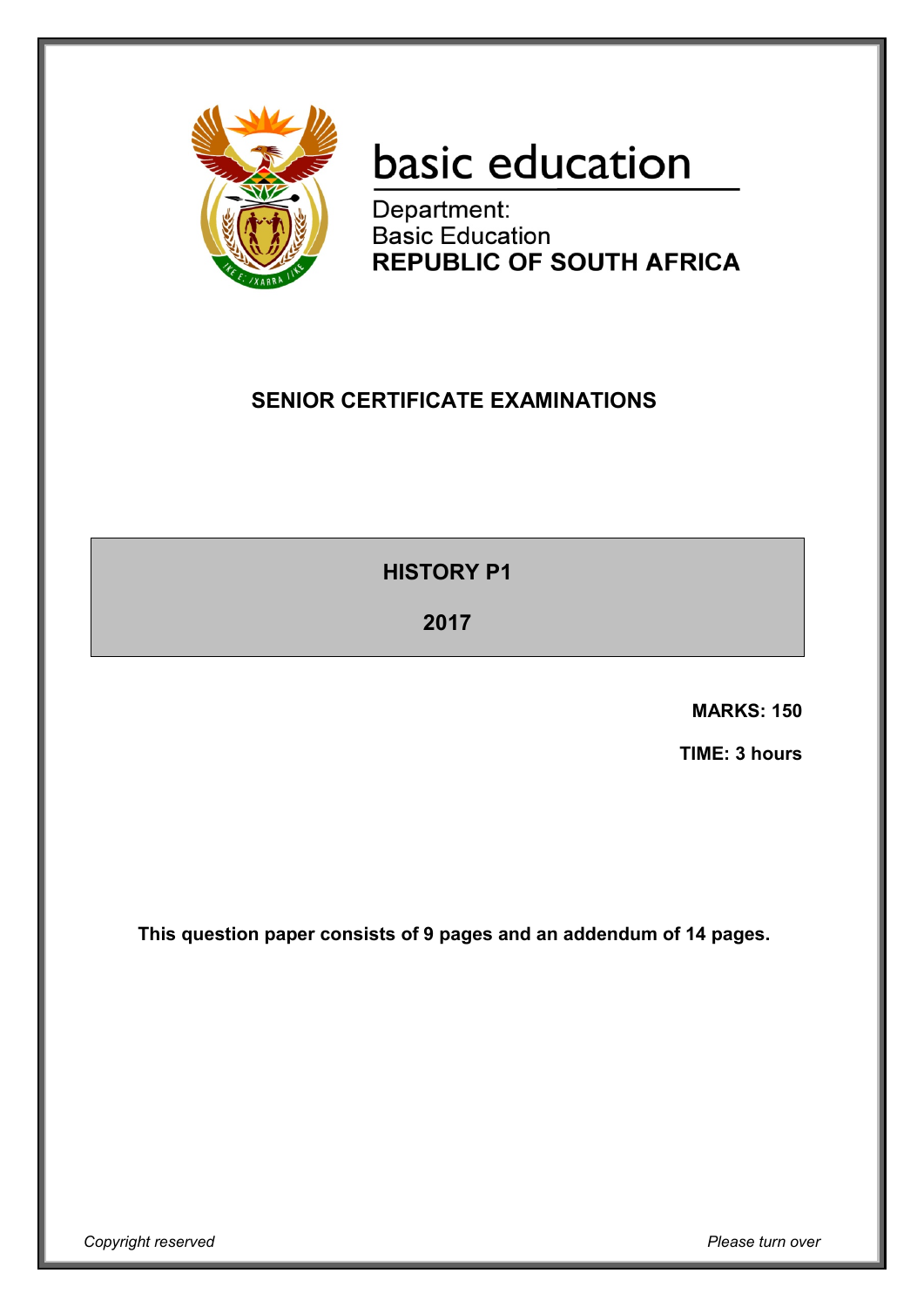## **INSTRUCTIONS AND INFORMATION**

1. This question paper consists of SECTION A and SECTION B based on the prescribed content framework in the CAPS document.

## **SECTION A: SOURCE-BASED QUESTIONS**

- QUESTION 1: THE COLD WAR: THE ORIGINS OF THE COLD WAR
- QUESTION 2: INDEPENDENT AFRICA: CASE STUDY ANGOLA
- QUESTION 3: CIVIL SOCIETY PROTESTS FROM THE 1950s TO THE 1970s: CIVIL RIGHTS MOVEMENT

# **SECTION B: ESSAY QUESTIONS**

- QUESTION 4: EXTENSION OF THE COLD WAR: CASE STUDY VIETNAM
- QUESTION 5: INDEPENDENT AFRICA: COMPARATIVE CASE STUDY THE CONGO AND TANZANIA
- QUESTION 6: CIVIL SOCIETY PROTESTS FROM THE 1950s TO THE 1970s: BLACK POWER MOVEMENT
- 2. SECTION A consists of THREE source-based questions. Source material that is required to answer these questions will be found in the ADDENDUM.
- 3. SECTION B consists of THREE essay questions.
- 4. Answer THREE questions as follows:
	- 4.1 At least ONE must be a source-based question and at least ONE must be an essay question.
	- 4.2 The THIRD question may be either a source-based question or an essay question.
- 5. You are advised to spend at least ONE hour per question.
- 6. When answering questions, you should apply your knowledge, skills and insight.
- 7. You will be disadvantaged by merely rewriting the sources as answers.
- 8. Number the answers correctly according to the numbering system used in this question paper.
- 9. Write clearly and legibly.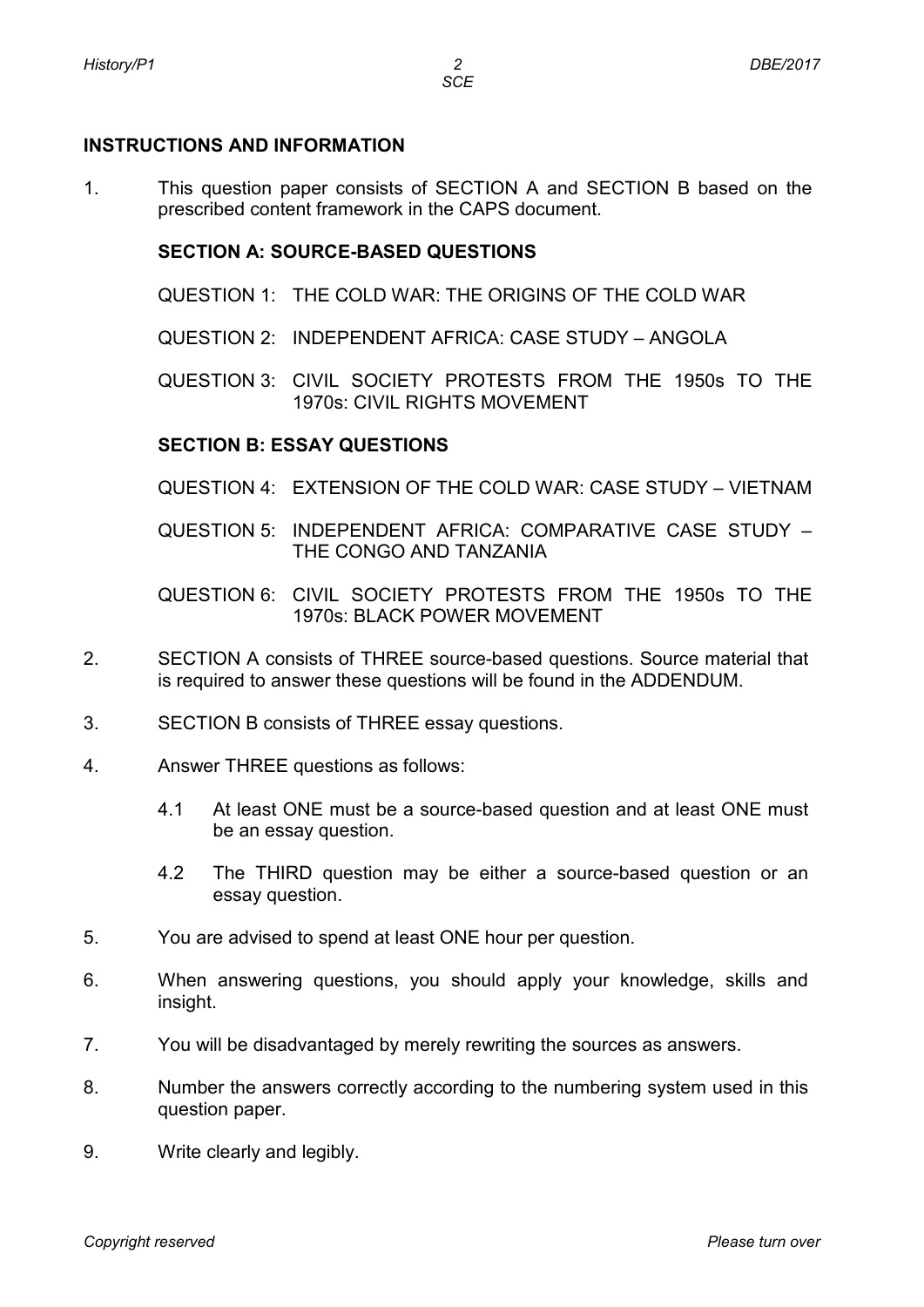# **SECTION A: SOURCE-BASED QUESTIONS**

Answer at least ONE question, but not more than TWO questions, in this section. Source material that is required to answer these questions may be found in the ADDENDUM.

#### **QUESTION 1: HOW DID THE UNITED STATES OF AMERICA AND THE SOVIET UNION RESPOND TO THE ECONOMIC SITUATION IN EUROPE AFTER 1946?**

Study Sources 1A, 1B, 1C and 1D and answer the questions that follow.

- 1.1 Use Source 1A.
	- 1.1.1 Explain the term c*ontainment* in the context of the Cold War. (1 x 2) (2)
	- 1.1.2 State THREE ways in the source that the United States of America could have used to implement the policy of containment. (3 x 1) (3)
	- 1.1.3 Using the information in the source and your own knowledge, explain how the economic reconstruction of countries in Western Europe could have benefitted the economy of the United States of America in the late 1940s. (1 x 2) (2)
- 1.2 Refer to Source 1B.
	- 1.2.1 State TWO ways in which George Marshall intended assisting people in various European countries. (2 x 1) (2)
	- 122 Why, according to the source, was it necessary for the United States of America to restore the 'economic health in the world'?  $(1 \times 2)$ 
		- (2)
	- 1.2.3 What, do you think, was implied by the following statement: '… governments, political parties or groups which seek to perpetuate human misery in order to profit politically or otherwise, will encounter the opposition of the United States'? (2 x 2) (4)
	- 1.2.4 Comment on the usefulness of the information in this source to a historian researching how the Marshall Plan was implemented.

 $(2 \times 2)$ (4)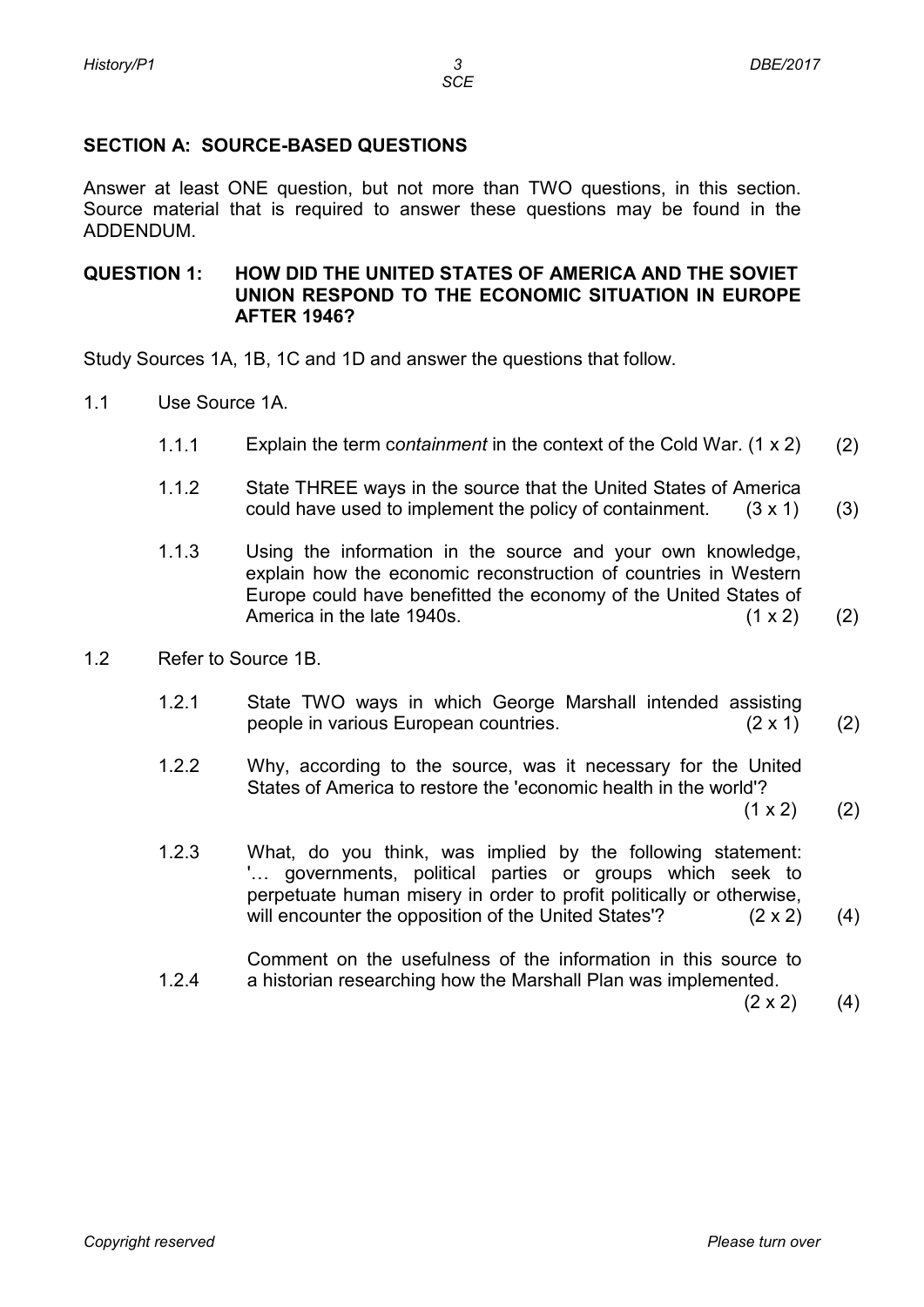- 1.3 Study Source 1C.
	- 1.3.1 Why, according to the source, did Stalin fear the economic power of the United States of America? (2 x 1) (2)
	- 1.3.2 Explain, in your own words, Stalin's attitude towards the West:
		- (a) Before the Marshall Plan was implemented  $(1 \times 2)$ (2)
		- (b) After the Marshall Plan was implemented  $(1 \times 2)$ (2)
	- 1.3.3 Comment on why Stalin claimed that the Marshall Plan was an 'offensive threat' to the Soviet Union. (2 x 2) (4)
	- 1.3.4 Select any THREE countries in the source which formed coalition governments before the introduction of the Marshall Plan. (3 x 1) (3)
- 1.4 Study Sources 1B and 1C. Explain how the evidence in Source 1C differs from the information in Source 1B regarding the purpose of the Marshall Plan.

 $(2 \times 2)$  (4)

- 1.5 Consult Source 1D.
	- 1.5.1 Explain the messages the cartoonist conveys regarding the Marshall Plan. (2 x 2) (4)
	- 1.5.2 Comment on why you think the cartoonist used 'bread' to symbolise the Marshall Plan. (1 x 2) (2)
- 1.6 Using the information in the relevant sources and your own knowledge, write a paragraph of about EIGHT lines (about 80 words) explaining how the United States of America and the Soviet Union responded to the economic situation in Europe after 1946. (8)

**[50]**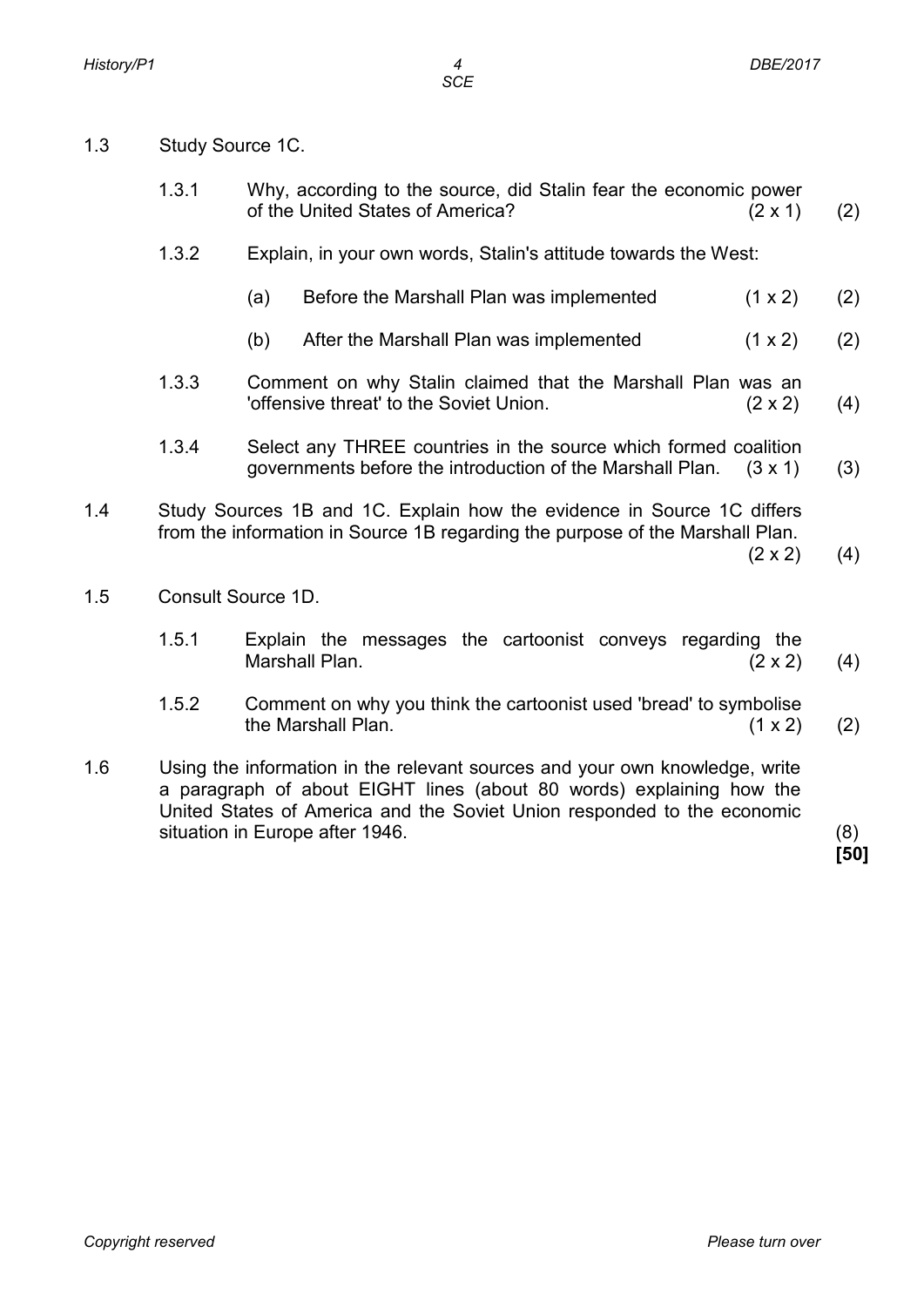*SCE*

#### **QUESTION 2: HOW SIGNIFICANT WAS THE BATTLE OF CUITO CUANAVALE FOR SOUTHERN AFRICA?**

Study Sources 2A, 2B, 2C and 2D and answer the questions that follow.

- 2.1 Refer to Source 2A.
	- 2.1.1 According to the evidence in the source, which foreign country did Nelson Mandela travel to after his release from prison in 1990?

 $(1 \times 1)$ (1)

- 2.1.2 Explain why Nelson Mandela stated that the Battle of Cuito Cuanavale was a 'milestone in the history of the struggle'.  $(2 \times 2)$ (4)
- 2.1.3 Define the term *siege* in the context of the Battle of Cuito Cuanavale. (1 x 2) (2)
- 2.1.4 Using the evidence in the source and your own knowledge, explain why 'the Battle of Cuito Cuanavale irreversibly changed the history and political landscape of the Southern African region'. (2 x 2) (4)
- 2.1.5 List the THREE forces in the source which prevented the apartheid military forces from entering Cuito Cuanavale. (3 x 1) (3)
- 2.1.6 What role, according to the information in the source, did Umkhonto we Sizwe play during the Battle of Cuito Cuanavale?

 $(1 \times 2)$ (2)

- 2.2 Consult Source 2B.
	- 2.2.1 Explain the messages the source conveys regarding the relationship between Nelson Mandela and Fidel Castro in 1991. Use the visual clues in the source to support your answer.  $(2 \times 2)$ (4)
	- 2.2.2 Comment on the usefulness of this source to a historian researching the relationship between the African National Congress and Cuba.  $(2 \times 2)$ (4)
- 2.3 Study Source 2C.
	- 2.3.1 Select TWO pieces of evidence from the source that indicates that Cuito Cuanavale was very 'remote' from South Africa and Cuba.

(2 x 1) (2)

2.3.2 Explain why you think Ronnie Kasrils was 'most grateful' to Cuba in supporting South Africa after it attained democracy in 1994. (2 x 2) (4)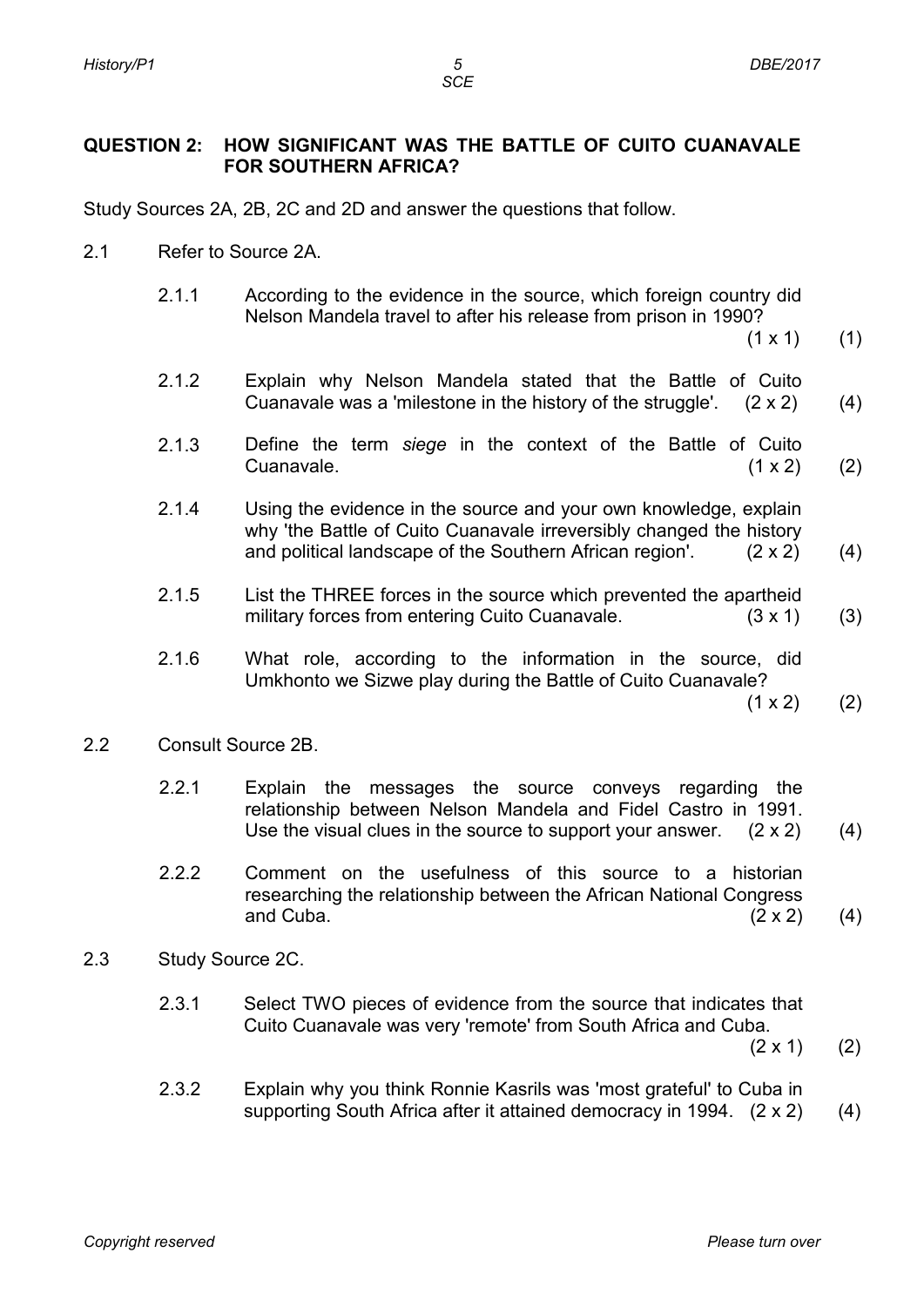- 2.4 Read Source 2D.
	- 2.4.1 Which TWO countries, according to the ANC, defeated the apartheid regime's army at Cuito Cuanavale? (2 x 1) (2)
	- 2.42 Why, according to the source, did various presidents of the ANC celebrate the 'Cubans as heroes'?  $(1 \times 2)$ (2)
	- 2.4.3 Using the information in the source and your own knowledge, explain why Afriforum was opposed to the ANC's version of the outcome of the Battle of Cuito Cuanavale. (2 x 2) (4)
- 2.5 Study Sources 2A and 2D. Explain how the evidence in these sources differs regarding the Battle of Cuito Cuanavale.  $(2 \times 2)$  (4)
- 2.6 Using the information in the relevant sources and your own knowledge, write a paragraph of about EIGHT lines (about 80 words) explaining the significance of the Battle of Cuito Cuanavale for Southern Africa. (8)

**[50]**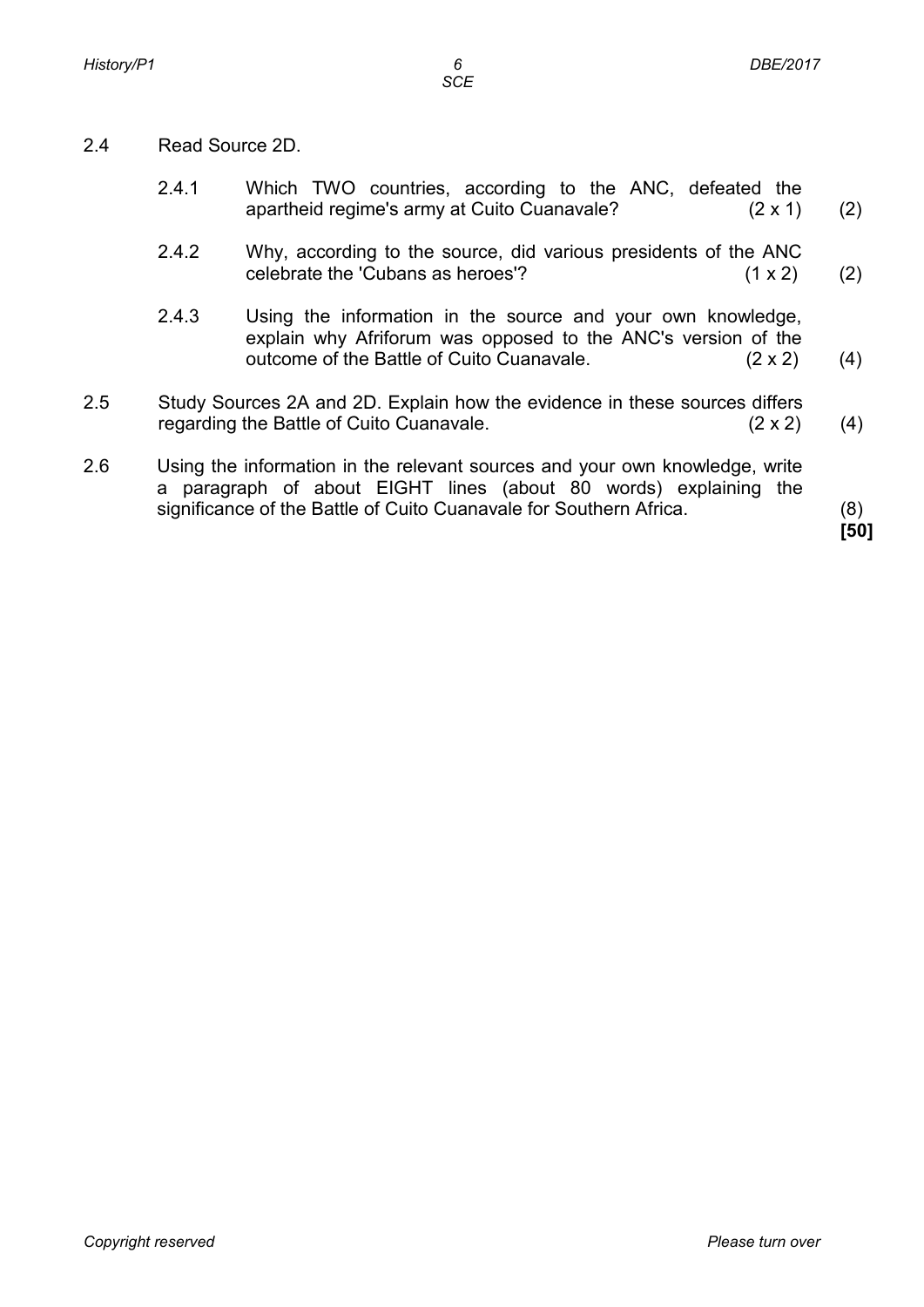*SCE*

#### **QUESTION 3: HOW DID THE CITIZENS OF LITTLE ROCK, ARKANSAS, RESPOND TO THE DESEGREGATION OF CENTRAL HIGH SCHOOL IN THE 1950s?**

Study Sources 3A, 3B, 3C and 3D and answer the questions that follow.

- 3.1 Read Source 3A.
	- 3.1.1 Explain the term *segregation* in the context of the crisis at Central High School in the 1950s.  $(1 \times 2)$ (2)
	- 3.1.2 How, according to the information in source, did the Court respond to the racial segregation of children at schools? (1 x 2) (2)
	- 3.1.3 Using the information in the source and your own knowledge, explain the Court's conclusion on the effects that segregation had on African American children. (2 x 2) (4)
- 3.2 Refer to Source 3B.
	- 3.2.1 Who, according to the source, was responsible for formulating a plan regarding the desegregation of schools in Little Rock? (1 x 1) (1)
	- 3.2.2 Why was the original plan on school desegregation not implemented? (1 x 2) (2)
	- 3.2.3 List THREE steps that district officials took to ensure that desegregation was implemented in all schools. (3 x 1) (3)
	- 3.2.4 Explain how the 'transfer provision' contradicted the Supreme Court ruling of 1954 regarding the integration of schools in the USA.  $(2 \times 2)$ (4)
- 3.3 Study Source 3C.
	- 3.3.1 Identify the main issue that was addressed in the pamphlet.  $(1 \times 1)$ (1)
	- 3.3.2 Quote THREE pieces of evidence from the pamphlet that shows the Mothers' League supported the segregation of schools. (3 x 1) (3)
	- 3.3.3 Using the information in the source and your own knowledge, state what you think were implied by the words 'PLEASE VOTE RIGHT!!!'. (2 x 2) (4)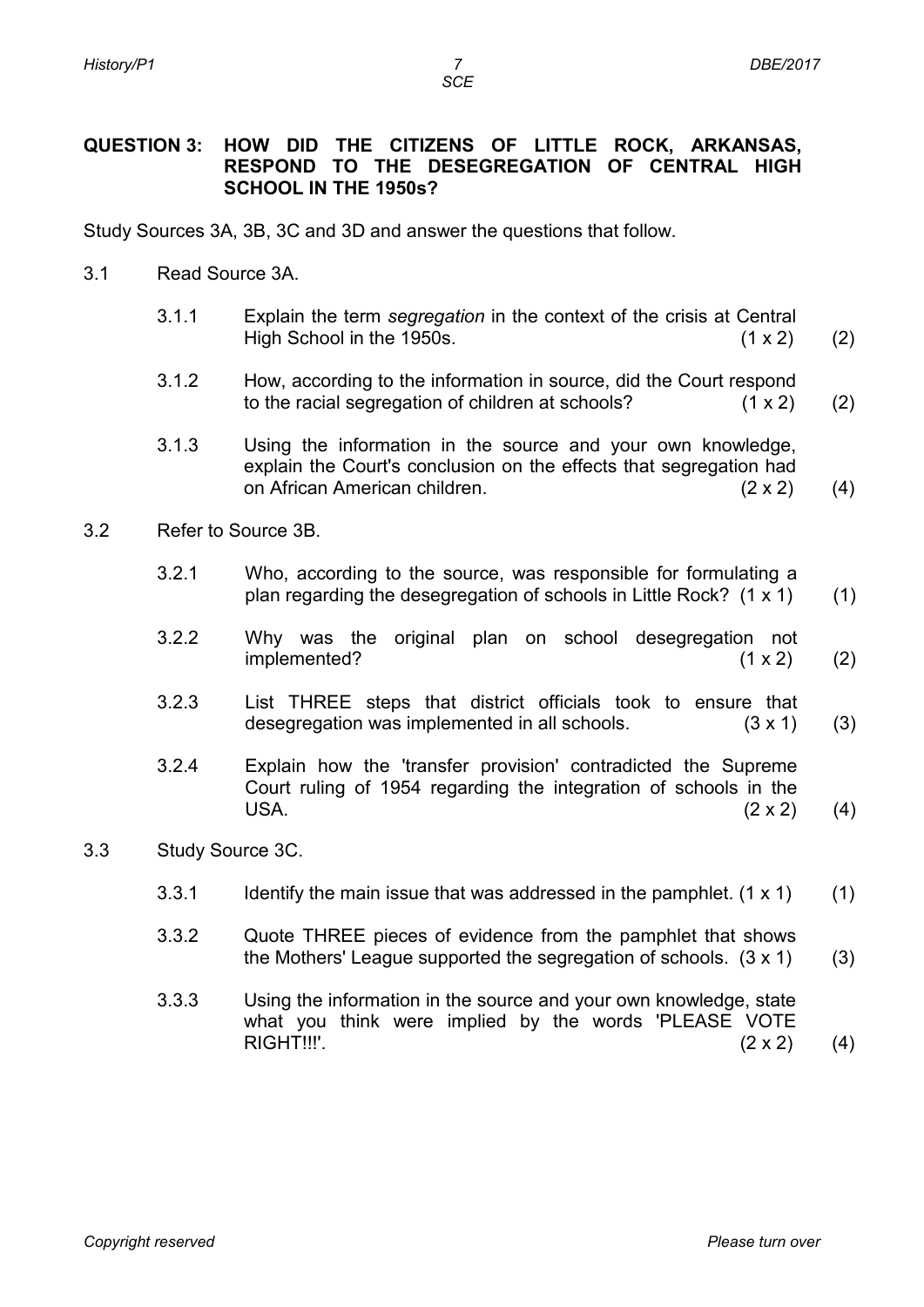3.4 Consult Source 3D.

| (4)<br>$(2 \times 2)$                                                                                                                                                                                                                              |
|----------------------------------------------------------------------------------------------------------------------------------------------------------------------------------------------------------------------------------------------------|
| Explain why the National Guard decided to prevent Elizabeth<br>$(2 \times 2)$<br>(4)                                                                                                                                                               |
| Comment on why a historian researching the desegregation of<br>$(2 \times 2)$<br>(4)                                                                                                                                                               |
| Refer to Sources 3C and 3D. Explain in what ways the evidence in Source 3D<br>supports the information in Source 3C regarding the integration of schools in<br>$(2 \times 2)$<br>(4)                                                               |
| Using the information in the relevant sources and your own knowledge, write<br>a paragraph of about EIGHT lines (about 80 words) explaining how the<br>citizens of Little Rock, Arkansas, responded to the desegregation of Central<br>(8)<br>[50] |
|                                                                                                                                                                                                                                                    |